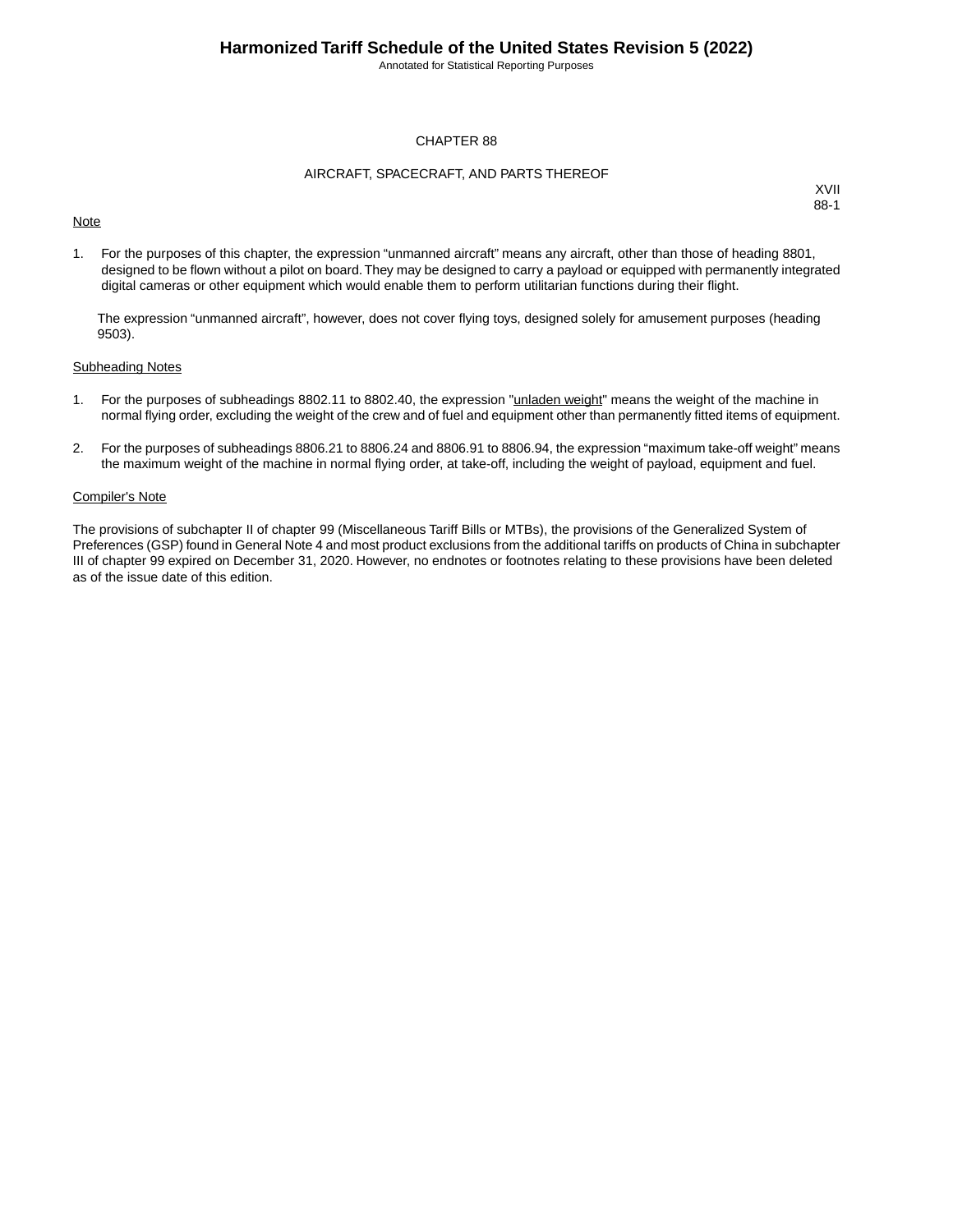Annotated for Statistical Reporting Purposes

| Heading/   | Stat.       |                                                                                                                                         | Unit           |                     | Rates of Duty |     |
|------------|-------------|-----------------------------------------------------------------------------------------------------------------------------------------|----------------|---------------------|---------------|-----|
| Subheading | Suf-<br>fix | <b>Article Description</b>                                                                                                              | of<br>Quantity |                     | 1             | 2   |
| 8801.00.00 |             | Balloons and dirigibles; gliders, hang gliders and other                                                                                |                | General             | Special       |     |
|            |             |                                                                                                                                         |                | Free <sup>1/</sup>  |               | 50% |
|            |             | Gliders and hang gliders:                                                                                                               |                |                     |               |     |
|            | 10          |                                                                                                                                         |                |                     |               |     |
|            | 20          |                                                                                                                                         |                |                     |               |     |
|            | 50          |                                                                                                                                         |                |                     |               |     |
| 8802       |             | Other aircraft (for example, helicopters, airplanes, except                                                                             |                |                     |               |     |
|            |             | unmanned aircraft of heading 8806); spacecraft (including<br>satellites) and suborbital and spacecraft launch vehicles:<br>Helicopters: |                |                     |               |     |
| 8802.11.01 |             | Of an unladen weight not exceeding 2,000 kg    Free <sup>21</sup>                                                                       |                |                     |               | 30% |
|            |             | New:                                                                                                                                    |                |                     |               |     |
|            | 15          |                                                                                                                                         |                |                     |               |     |
|            |             | Other:                                                                                                                                  |                |                     |               |     |
|            | 30          | Of an unladen weight not exceeding 998                                                                                                  |                |                     |               |     |
|            |             |                                                                                                                                         | No.            |                     |               |     |
|            | 45          | Of an unladen weight exceeding 998 but<br>Used or rebuilt:                                                                              |                |                     |               |     |
|            | 60          |                                                                                                                                         |                |                     |               |     |
|            |             |                                                                                                                                         |                |                     |               |     |
| 8802.12.01 | 90          |                                                                                                                                         |                |                     |               | 30% |
|            |             | New:                                                                                                                                    |                | Free $\frac{27}{2}$ |               |     |
|            | 20          |                                                                                                                                         |                |                     |               |     |
|            |             |                                                                                                                                         | No.            |                     |               |     |
|            | 40          | Used or rebuilt:                                                                                                                        |                |                     |               |     |
|            | 60          |                                                                                                                                         |                |                     |               |     |
|            | 80          |                                                                                                                                         |                |                     |               |     |
| 8802.20.01 |             | Airplanes and other aircraft, of an unladen weight not                                                                                  |                |                     |               |     |
|            |             |                                                                                                                                         |                |                     |               | 30% |
|            | 15          | Of an unladen weight not exceeding 450 kg No.                                                                                           |                |                     |               |     |
|            |             | Other:                                                                                                                                  |                |                     |               |     |
|            |             | New:                                                                                                                                    |                |                     |               |     |
|            |             | Military aircraft:                                                                                                                      |                |                     |               |     |
|            | 20          |                                                                                                                                         |                |                     |               |     |
|            | 30          |                                                                                                                                         |                |                     |               |     |
|            |             | Other:                                                                                                                                  |                |                     |               |     |
|            | 40          |                                                                                                                                         |                |                     |               |     |
|            | 50          | Multiple engine airplanes                                                                                                               | No.            |                     |               |     |
|            | 60          |                                                                                                                                         |                |                     |               |     |
|            |             | Used or rebuilt:                                                                                                                        |                |                     |               |     |
|            | 70          |                                                                                                                                         |                |                     |               |     |
|            | 80          |                                                                                                                                         |                |                     |               |     |
|            |             |                                                                                                                                         |                |                     |               |     |
|            |             |                                                                                                                                         |                |                     |               |     |
|            |             |                                                                                                                                         |                |                     |               |     |
|            |             |                                                                                                                                         |                |                     |               |     |
|            |             |                                                                                                                                         |                |                     |               |     |
|            |             |                                                                                                                                         |                |                     |               |     |
|            |             |                                                                                                                                         |                |                     |               |     |
|            |             |                                                                                                                                         |                |                     |               |     |
|            |             |                                                                                                                                         |                |                     |               |     |
|            |             |                                                                                                                                         |                |                     |               |     |
|            |             |                                                                                                                                         |                |                     |               |     |
|            |             |                                                                                                                                         |                |                     |               |     |
|            |             |                                                                                                                                         |                |                     |               |     |
|            |             |                                                                                                                                         |                |                     |               |     |
|            |             |                                                                                                                                         |                |                     |               |     |
|            |             |                                                                                                                                         |                |                     |               |     |

XVII 88-2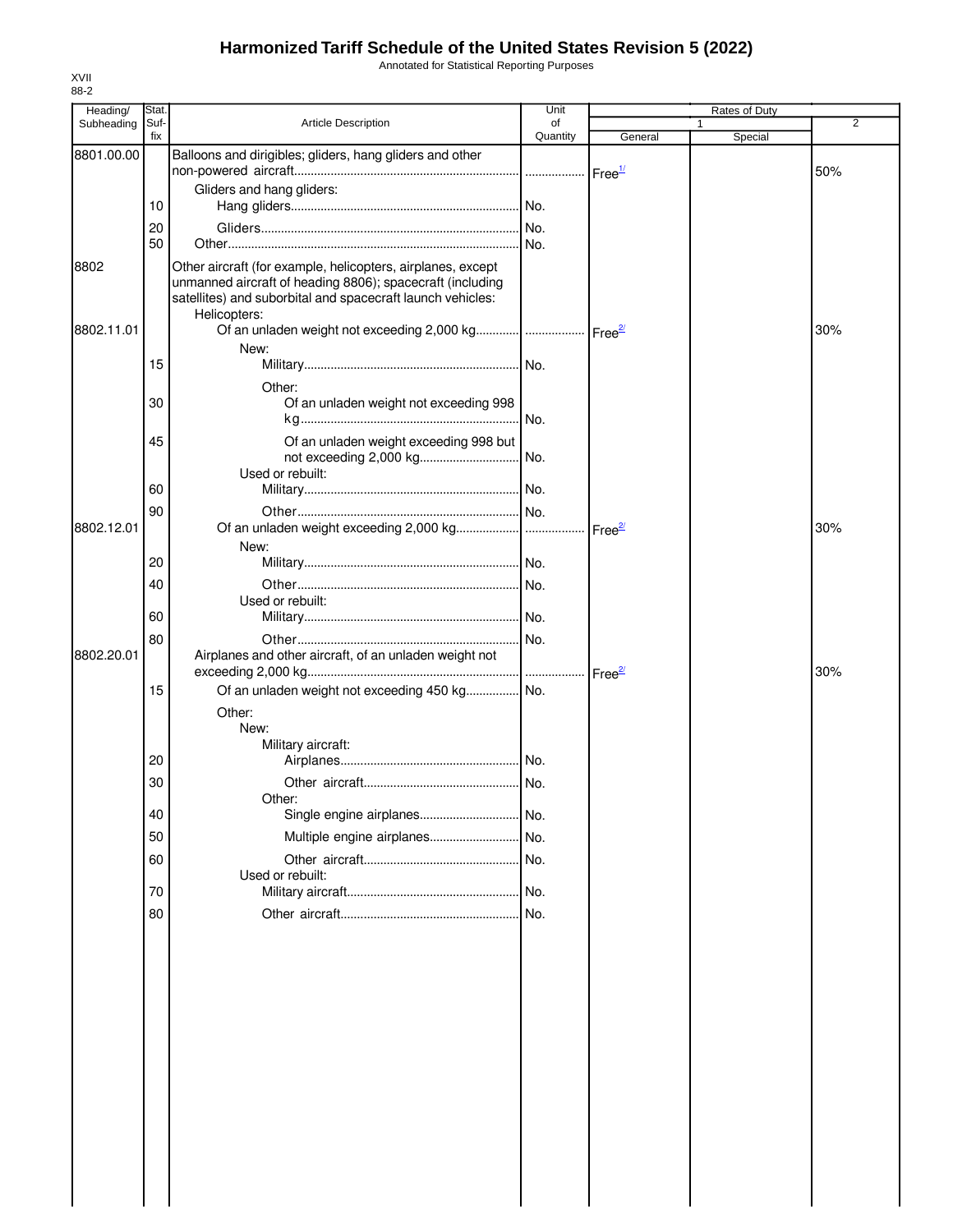Annotated for Statistical Reporting Purposes

| Heading/                  | Stat.       |                                                                                                                                                                                                                                                     | Unit           |                      | Rates of Duty                                                                     |                |
|---------------------------|-------------|-----------------------------------------------------------------------------------------------------------------------------------------------------------------------------------------------------------------------------------------------------|----------------|----------------------|-----------------------------------------------------------------------------------|----------------|
| Subheading                | Suf-<br>fix | <b>Article Description</b>                                                                                                                                                                                                                          | of<br>Quantity | General              | Special                                                                           | $\overline{2}$ |
| 8802 (con.)<br>8802.30.01 |             | Other aircraft (for example, helicopters, airplanes, except<br>unmanned aircraft of heading 8806); spacecraft (including<br>satellites) and suborbital and spacecraft launch vehicles: (con.)<br>Airplanes and other aircraft, of an unladen weight |                |                      |                                                                                   |                |
|                           |             | exceeding 2,000 kg but not exceeding 15,000 kg    Free <sup>2/</sup><br>New:                                                                                                                                                                        |                |                      |                                                                                   | 30%            |
|                           | 10          | Military aircraft:                                                                                                                                                                                                                                  |                |                      |                                                                                   |                |
|                           | 20          |                                                                                                                                                                                                                                                     |                |                      |                                                                                   |                |
|                           | 30          | Other:<br>Multiple engine airplanes:<br>Of an unladen weight exceeding 2,000 but                                                                                                                                                                    |                |                      |                                                                                   |                |
|                           |             | Of an unladen weight exceeding 4,536 but<br>not exceeding 15,000 kg:                                                                                                                                                                                |                |                      |                                                                                   |                |
|                           | 40          | Turbofan powered                                                                                                                                                                                                                                    | .l No.         |                      |                                                                                   |                |
|                           | 50          |                                                                                                                                                                                                                                                     |                |                      |                                                                                   |                |
|                           | 60          |                                                                                                                                                                                                                                                     |                |                      |                                                                                   |                |
|                           |             | Used or rebuilt:                                                                                                                                                                                                                                    |                |                      |                                                                                   |                |
|                           | 70          |                                                                                                                                                                                                                                                     |                |                      |                                                                                   |                |
|                           | 80          |                                                                                                                                                                                                                                                     |                |                      |                                                                                   |                |
| 8802.40.01                |             | Airplanes and other aircraft, of an unladen weight                                                                                                                                                                                                  |                | Free <sup>2/</sup>   |                                                                                   | 30%            |
|                           |             | New:<br>Military aircraft:                                                                                                                                                                                                                          |                |                      |                                                                                   |                |
|                           | 15          |                                                                                                                                                                                                                                                     |                |                      |                                                                                   |                |
|                           | 20          |                                                                                                                                                                                                                                                     |                |                      |                                                                                   |                |
|                           |             |                                                                                                                                                                                                                                                     |                |                      |                                                                                   |                |
|                           | 30          | Other:                                                                                                                                                                                                                                              |                |                      |                                                                                   |                |
|                           | 40          |                                                                                                                                                                                                                                                     |                |                      |                                                                                   |                |
|                           | 60          |                                                                                                                                                                                                                                                     |                |                      |                                                                                   |                |
|                           | 70          | Other (including passenger/cargo                                                                                                                                                                                                                    | No.            |                      |                                                                                   |                |
|                           |             | Used or rebuilt:                                                                                                                                                                                                                                    |                |                      |                                                                                   |                |
|                           | 80          |                                                                                                                                                                                                                                                     |                |                      |                                                                                   |                |
|                           | 90          | Spacecraft (including satellites) and suborbital and                                                                                                                                                                                                |                |                      |                                                                                   |                |
| 8802.60                   |             | spacecraft launch vehicles:                                                                                                                                                                                                                         |                |                      |                                                                                   |                |
| 8802.60.30 00             |             |                                                                                                                                                                                                                                                     | No             | - Free <sup>2/</sup> |                                                                                   | Free           |
| 8802.60.90                |             |                                                                                                                                                                                                                                                     |                | Free <sup>2/</sup>   |                                                                                   | 27.5%          |
|                           | 20          |                                                                                                                                                                                                                                                     |                |                      |                                                                                   |                |
|                           | 40          |                                                                                                                                                                                                                                                     | I No.          |                      |                                                                                   |                |
| 8804.00.00                |             | 00 Parachutes (including dirigible parachutes and paragliders)<br>and rotochutes; parts thereof and accessories thereto                                                                                                                             | kg             | $-3\%^{3/2}$         | Free (A, AU, BH, CL, 50%<br>CO, D, E, IL, JO,<br>KR, MA, OM, P,<br>PA, PE, S, SG) |                |
|                           |             |                                                                                                                                                                                                                                                     |                |                      |                                                                                   |                |
|                           |             |                                                                                                                                                                                                                                                     |                |                      |                                                                                   |                |
|                           |             |                                                                                                                                                                                                                                                     |                |                      |                                                                                   |                |
|                           |             |                                                                                                                                                                                                                                                     |                |                      |                                                                                   |                |
|                           |             |                                                                                                                                                                                                                                                     |                |                      |                                                                                   |                |
|                           |             |                                                                                                                                                                                                                                                     |                |                      |                                                                                   |                |

XVII 88-3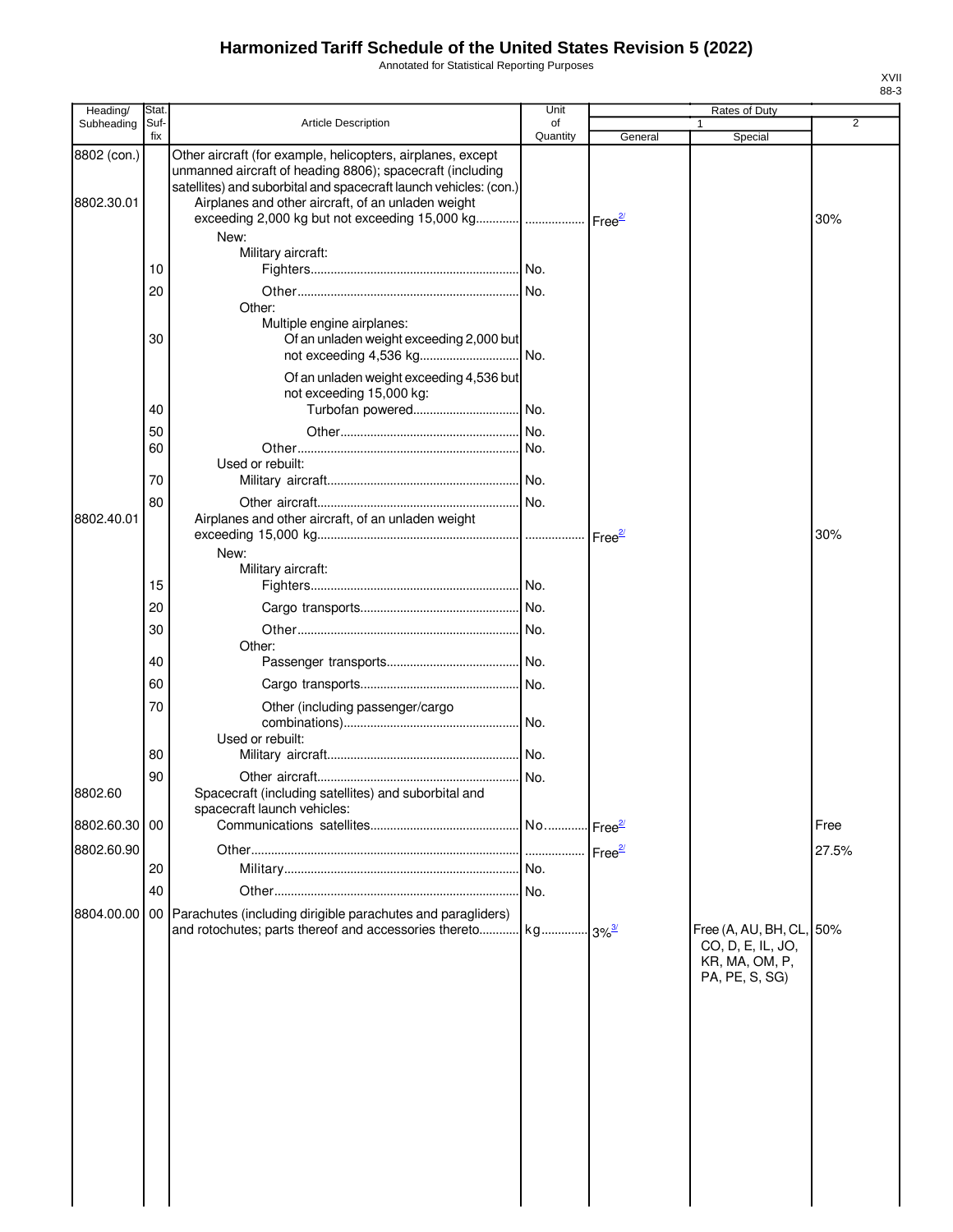Annotated for Statistical Reporting Purposes

| Heading/              | Stat.       |                                                                                                                                                                                   | Unit                  | Rates of Duty |              |                |
|-----------------------|-------------|-----------------------------------------------------------------------------------------------------------------------------------------------------------------------------------|-----------------------|---------------|--------------|----------------|
| Subheading            | Suf-<br>fix | Article Description                                                                                                                                                               | of<br>Quantity        | General       | 1<br>Special | $\overline{2}$ |
| 8805<br>8805.10.00 00 |             | Aircraft launching gear; deck-arrestor or similar gear; ground<br>flying trainers; parts of the foregoing articles:<br>Aircraft launching gear and parts thereof; deck- arrestors |                       |               |              | 35%            |
| 8805.21.00 00         |             | Ground flying trainers and parts thereof:                                                                                                                                         |                       |               |              | 35%            |
| 8805.29.00 00         |             |                                                                                                                                                                                   |                       |               |              | 35%            |
| 8806<br>8806.10.00    | 00          | Unmanned aircraft:                                                                                                                                                                |                       |               |              | 30%            |
| 8806.21.00 00         |             | Other, for remote-controlled flight only:<br>With maximum take-off weight not more than 250 g No Free <sup>21</sup>                                                               |                       |               |              | 30%            |
| 8806.22.00            | 00          | With maximum take-off weight more than 250 g but                                                                                                                                  | No Free <sup>2/</sup> |               |              | 30%            |
| 8806.23.00 00         |             | With maximum take-off weight more than 7 kg but not                                                                                                                               |                       |               |              | 30%            |
| 8806.24.00 00         |             | With maximum take-off weight more than 25 kg but                                                                                                                                  |                       |               |              | 30%            |
| 8806.29.00 00         |             |                                                                                                                                                                                   | No Free <sup>2/</sup> |               |              | 30%            |
| 8806.91.00            | 00          | Other:<br>With maximum take-off weight not more than 250 g No Free <sup>27</sup>                                                                                                  |                       |               |              | 30%            |
| 8806.92.00 00         |             | With maximum take-off weight more than 250 g but                                                                                                                                  | No Free <sup>2/</sup> |               |              | 30%            |
| 8806.93.00 00         |             | With maximum take-off weight more than 7 kg but not                                                                                                                               | No Free <sup>2/</sup> |               |              | 30%            |
| 8806.94.00 00         |             | With maximum take-off weight more than 25 kg but                                                                                                                                  |                       |               |              | 30%            |
| 8806.99.00 00         |             |                                                                                                                                                                                   | No Free <sup>2/</sup> |               |              | 30%            |
|                       |             |                                                                                                                                                                                   |                       |               |              |                |
|                       |             |                                                                                                                                                                                   |                       |               |              |                |
|                       |             |                                                                                                                                                                                   |                       |               |              |                |
|                       |             |                                                                                                                                                                                   |                       |               |              |                |
|                       |             |                                                                                                                                                                                   |                       |               |              |                |
|                       |             |                                                                                                                                                                                   |                       |               |              |                |
|                       |             |                                                                                                                                                                                   |                       |               |              |                |
|                       |             |                                                                                                                                                                                   |                       |               |              |                |
|                       |             |                                                                                                                                                                                   |                       |               |              |                |
|                       |             |                                                                                                                                                                                   |                       |               |              |                |
|                       |             |                                                                                                                                                                                   |                       |               |              |                |
|                       |             |                                                                                                                                                                                   |                       |               |              |                |
|                       |             |                                                                                                                                                                                   |                       |               |              |                |
|                       |             |                                                                                                                                                                                   |                       |               |              |                |
|                       |             |                                                                                                                                                                                   |                       |               |              |                |

XVII 88-4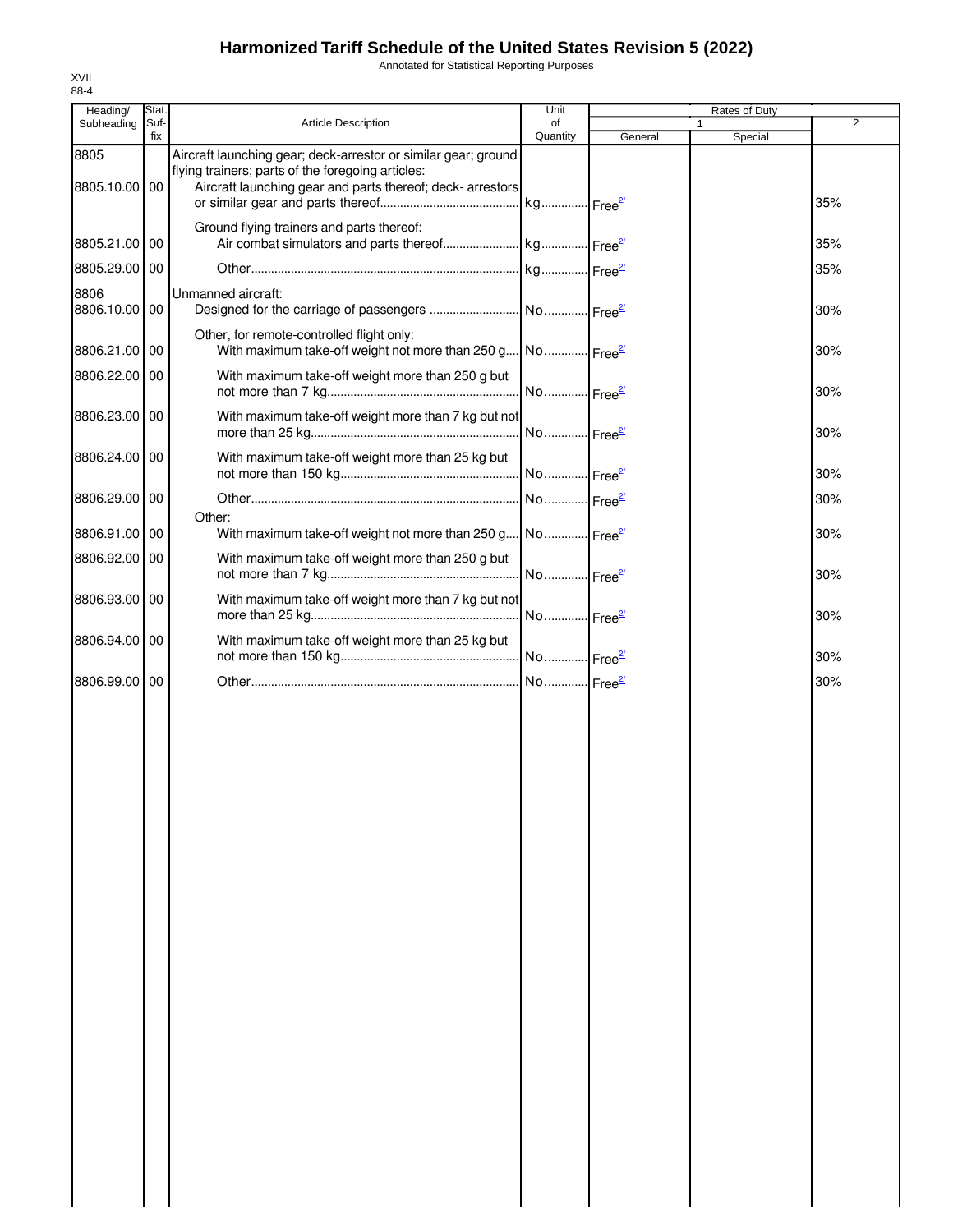Annotated for Statistical Reporting Purposes

| Heading/      | Stat.       |                                                                           | Unit     |                    | Rates of Duty |                |
|---------------|-------------|---------------------------------------------------------------------------|----------|--------------------|---------------|----------------|
| Subheading    | Suf-<br>fix | <b>Article Description</b>                                                | of       |                    |               | $\overline{2}$ |
| 8807          |             | Parts of goods of heading 8801, 8802 or 8806:                             | Quantity | General            | Special       |                |
| 8807.10.00    |             |                                                                           |          |                    |               | 27.5%          |
|               |             | For use in civil aircraft:                                                |          |                    |               |                |
|               | 15          | For use by the Department of Defense or the                               |          |                    |               |                |
|               |             |                                                                           |          |                    |               |                |
|               | 30          |                                                                           |          |                    |               |                |
|               |             |                                                                           |          |                    |               |                |
| 8807.20.00    | 60          |                                                                           |          |                    |               | 27.5%          |
|               |             | For use in civil aircraft:                                                |          |                    |               |                |
|               | 15          | For use by the Department of Defense or the                               |          |                    |               |                |
|               |             |                                                                           |          |                    |               |                |
|               |             |                                                                           |          |                    |               |                |
|               | 30          |                                                                           |          |                    |               |                |
|               | 60          |                                                                           |          |                    |               |                |
| 8807.30.00    |             | Other parts of airplanes, helicopters or unmanned                         |          |                    |               |                |
|               |             |                                                                           | .        | Free <sup>2/</sup> |               | 27.5%          |
|               | 15          | For use in civil aircraft:<br>For use by the Department of Defense or the |          |                    |               |                |
|               |             |                                                                           |          |                    |               |                |
|               |             |                                                                           |          |                    |               |                |
|               | 30          |                                                                           |          |                    |               |                |
|               | 60          |                                                                           |          |                    |               |                |
| 8807.90       |             | Other:                                                                    |          |                    |               |                |
| 8807.90.30 00 |             |                                                                           |          |                    |               | Free           |
| 8807.90.90    |             |                                                                           |          |                    |               | 27.5%          |
|               |             | For use in civil aircraft:                                                |          |                    |               |                |
|               | 15          | For use by the Department of Defense or the                               |          |                    |               |                |
|               |             |                                                                           |          |                    |               |                |
|               | 30          |                                                                           |          |                    |               |                |
|               | 60          |                                                                           |          |                    |               |                |
|               |             |                                                                           |          |                    |               |                |
|               |             |                                                                           |          |                    |               |                |
|               |             |                                                                           |          |                    |               |                |
|               |             |                                                                           |          |                    |               |                |
|               |             |                                                                           |          |                    |               |                |
|               |             |                                                                           |          |                    |               |                |
|               |             |                                                                           |          |                    |               |                |
|               |             |                                                                           |          |                    |               |                |
|               |             |                                                                           |          |                    |               |                |
|               |             |                                                                           |          |                    |               |                |
|               |             |                                                                           |          |                    |               |                |
|               |             |                                                                           |          |                    |               |                |
|               |             |                                                                           |          |                    |               |                |
|               |             |                                                                           |          |                    |               |                |
|               |             |                                                                           |          |                    |               |                |
|               |             |                                                                           |          |                    |               |                |
|               |             |                                                                           |          |                    |               |                |
|               |             |                                                                           |          |                    |               |                |
|               |             |                                                                           |          |                    |               |                |
|               |             |                                                                           |          |                    |               |                |
|               |             |                                                                           |          |                    |               |                |
|               |             |                                                                           |          |                    |               |                |
|               |             |                                                                           |          |                    |               |                |
|               |             |                                                                           |          |                    |               |                |
|               |             |                                                                           |          |                    |               |                |
|               |             |                                                                           |          |                    |               |                |
|               |             |                                                                           |          |                    |               |                |
|               |             |                                                                           |          |                    |               |                |
|               |             |                                                                           |          |                    |               |                |
|               |             |                                                                           |          |                    |               |                |
|               |             |                                                                           |          |                    |               |                |

XVII 88-5